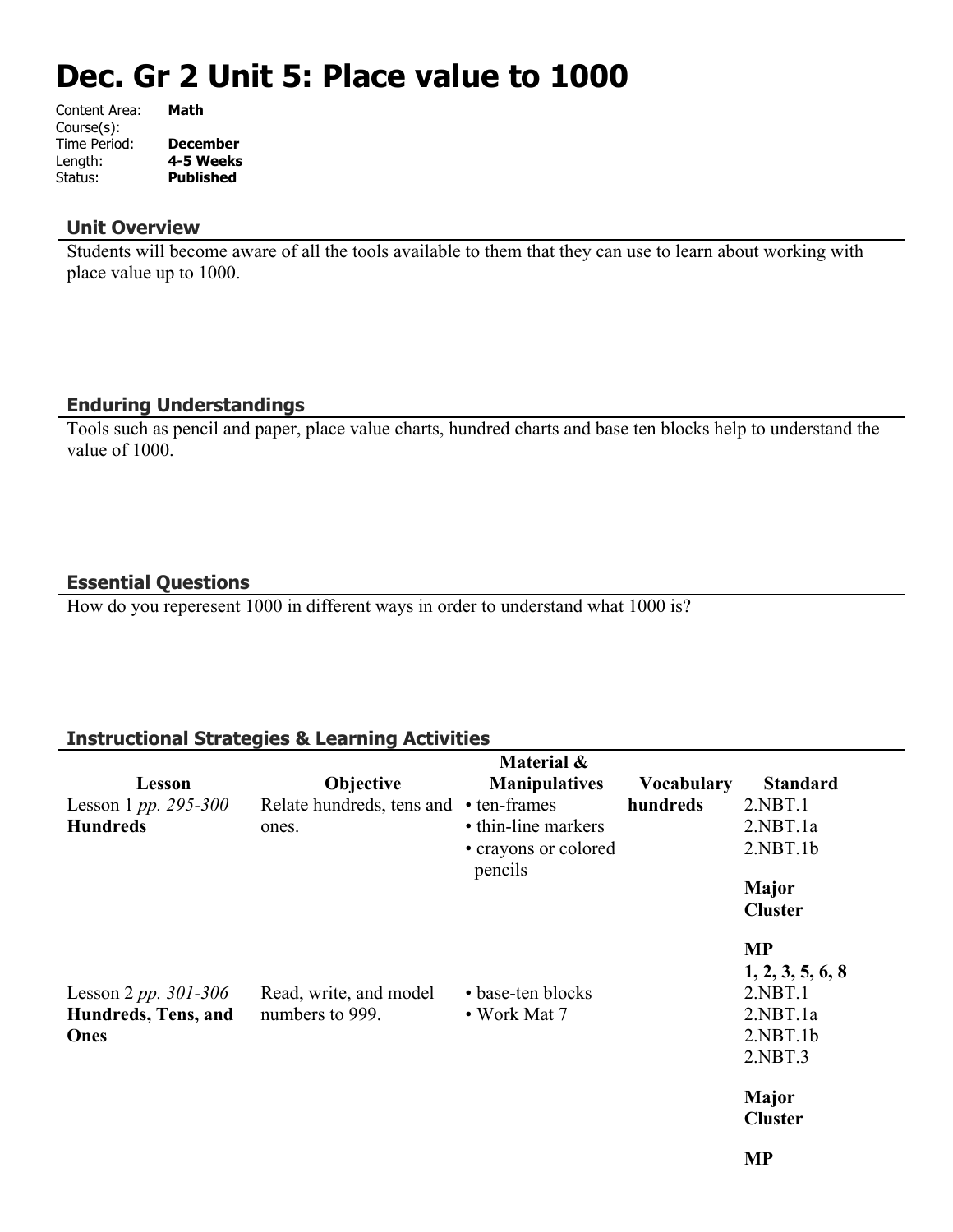| Lesson 3 pp. $307 - 312$<br><b>Place Value to 1,000</b>                                                                            | Identify and use words,<br>models, and expanded<br>form to represent numbers • base-ten blocks<br>to 999. | • number cube<br>• Work Mat 7            | place value<br>digit<br>expanded<br>form | 2, 3, 4, 6, 8<br>2.NBT.1<br>2.NBT.1a<br>2.NBT.1b<br>2.NBT.3 |
|------------------------------------------------------------------------------------------------------------------------------------|-----------------------------------------------------------------------------------------------------------|------------------------------------------|------------------------------------------|-------------------------------------------------------------|
|                                                                                                                                    |                                                                                                           |                                          |                                          | <b>Major</b><br><b>Cluster</b>                              |
|                                                                                                                                    |                                                                                                           |                                          |                                          | <b>MP</b><br>2, 3, 4, 6, 8                                  |
| <b>Check My Progress</b><br>Lesson 4 pp. $315 - 320$<br><b>Problem-Solving</b><br><b>Strategy: Use Logical</b><br><b>Reasoning</b> | Use logical reasoning to<br>solve problems.                                                               |                                          |                                          | 2.NBT.1<br>2.NBT.1a<br>2.NBT.1b<br>2.NBT.3                  |
|                                                                                                                                    |                                                                                                           |                                          |                                          | Major<br><b>Cluster</b>                                     |
| Lesson 5 pp. $321 - 326$                                                                                                           | Read and write numbers to • base-ten blocks                                                               |                                          | thousand                                 | <b>MP</b><br>1, 2, 3, 4, 5<br>2.NBT.3                       |
| <b>Read and Write</b><br>Numbers to 1,000                                                                                          | 1,000.                                                                                                    | • crayons or colored<br>pencils          |                                          | <b>Major</b><br><b>Cluster</b>                              |
| Lesson 6 pp. $327 - 332$<br>Count by 5s, 10s, and                                                                                  | Find counting patterns.                                                                                   | • crayons or colored<br>pencils          |                                          | <b>MP</b><br>2, 3, 4, 5, 6, 7,<br>8<br>2.NBT.2<br>2.NBT.8   |
| 100s                                                                                                                               |                                                                                                           |                                          |                                          | <b>Major</b><br><b>Cluster</b>                              |
| Lesson 7 pp. 333-338                                                                                                               | Compare three-digit                                                                                       | • number cards (1 to compare             |                                          | <b>MP</b><br>2, 3, 5, 6, 7, 8<br>2.NBT.4                    |
| <b>Compare Numbers to</b><br>1,000                                                                                                 | numbers using $\leq, \geq,$ and $\equiv$ . 10)                                                            | • blank index cards<br>· base-ten blocks | greater than<br>less than<br>equal to    | Major<br><b>Cluster</b>                                     |
|                                                                                                                                    |                                                                                                           |                                          |                                          | <b>MP</b><br>1, 2, 4, 5, 6, 8                               |
|                                                                                                                                    |                                                                                                           |                                          |                                          |                                                             |

## **Integration of Career Readiness, Life Literacies and Key Skills**

Critical thinkers must first identify a problem then develop a plan to address it to effectively solve the problem.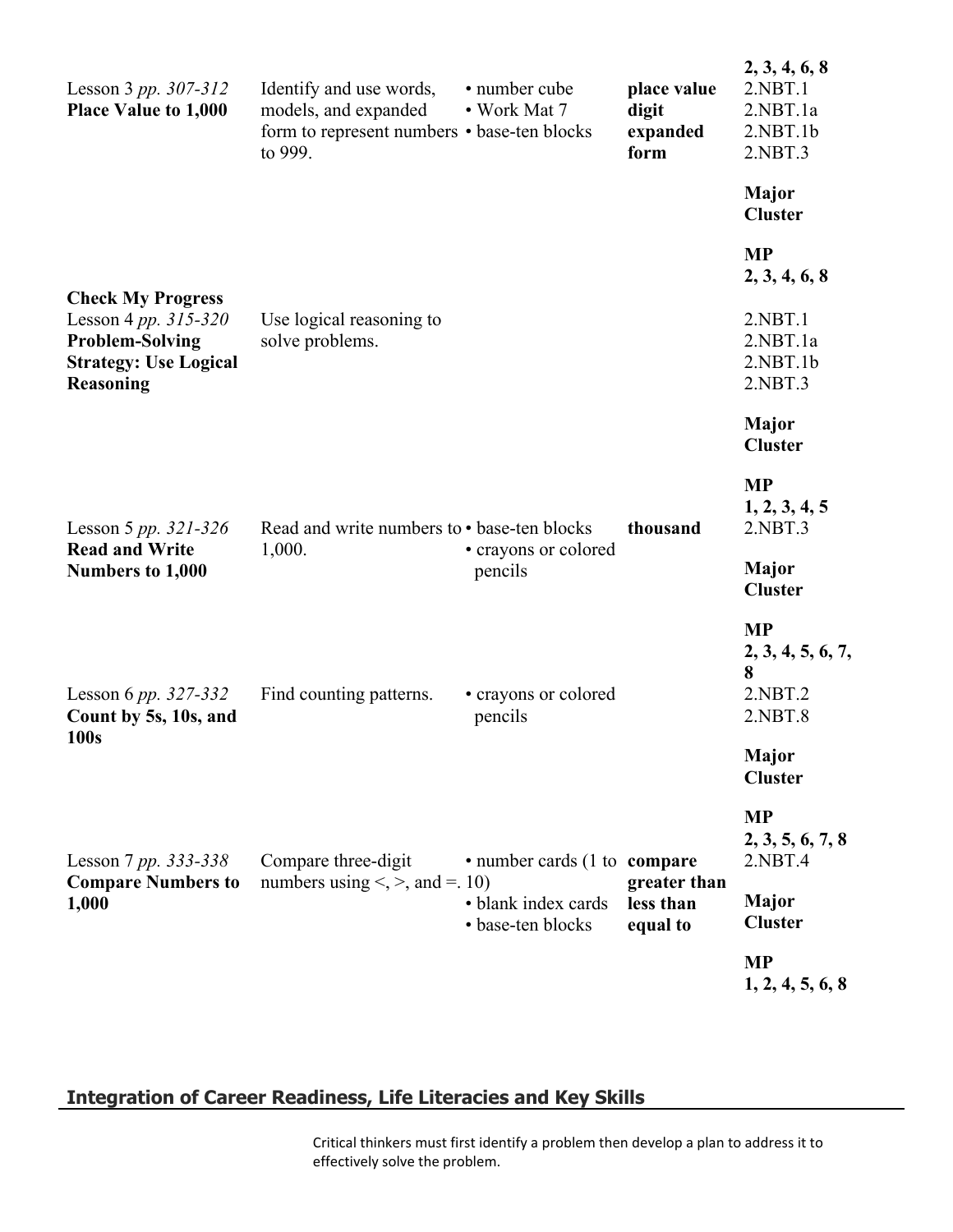| TECH.9.4.2.CI.1 | Demonstrate openness to new ideas and perspectives (e.g., 1.1.2.CR1a, 2.1.2.EH.1,<br>6.1.2. Civics CM. 2). |
|-----------------|------------------------------------------------------------------------------------------------------------|
|                 | Brainstorming can create new, innovative ideas.                                                            |
| TECH.9.4.2.CI.2 | Demonstrate originality and inventiveness in work (e.g., 1.3A.2CR1a).                                      |
| WRK.9.2.2.CAP.1 | Make a list of different types of jobs and describe the skills associated with each job.                   |
|                 | Different types of jobs require different knowledge and skills.                                            |
| TECH.9.4.2.CT.3 | Use a variety of types of thinking to solve problems (e.g., inductive, deductive).                         |
| TECH.9.4.2.CT.2 | Identify possible approaches and resources to execute a plan (e.g., 1.2.2.CR1b, 8.2.2.ED.3).               |

## **Technology and Design Integration**

Students will interact with the SmartBoard, Ipads, chromebooks and document camera.

| CS.K-2.8.1.2.CS.1 | Select and operate computing devices that perform a variety of tasks accurately and<br>quickly based on user needs and preferences.                                          |
|-------------------|------------------------------------------------------------------------------------------------------------------------------------------------------------------------------|
|                   | Individuals use computing devices to perform a variety of tasks accurately and quickly.<br>Computing devices interpret and follow the instructions they are given literally. |

## **Interdisciplinary Connections**

| LA.RI.2.1  | Ask and answer such questions as who, what, where, when, why, and how to demonstrate<br>understanding of key details in a text.                                                         |
|------------|-----------------------------------------------------------------------------------------------------------------------------------------------------------------------------------------|
| LA.RI.2.4  | Determine the meaning of words and phrases in a text relevant to a grade 2 topic or<br>subject area.                                                                                    |
| LA.RI.2.5  | Know and use various text features (e.g., captions, bold print, subheadings, glossaries,<br>indexes, electronic menus, icons) to locate key facts or information in a text efficiently. |
| LA.RF.2.3  | Know and apply grade-level phonics and word analysis skills in decoding words.                                                                                                          |
| LA.RI.2.10 | Read and comprehend informational texts, including history/social studies, science, and<br>technical texts, at grade level text complexity proficiently with scaffolding as needed.     |

#### **Differentiation**

Each My Math unit throughout the series offers "approaching level", "on level" and "Beyond level" differentiated instructional hands-on choices, as well as ELL differentiated support. Please refer to the teacher edition for the activities.

### **Modifications & Accommodations**

IEP and 504 accommodations will be followed.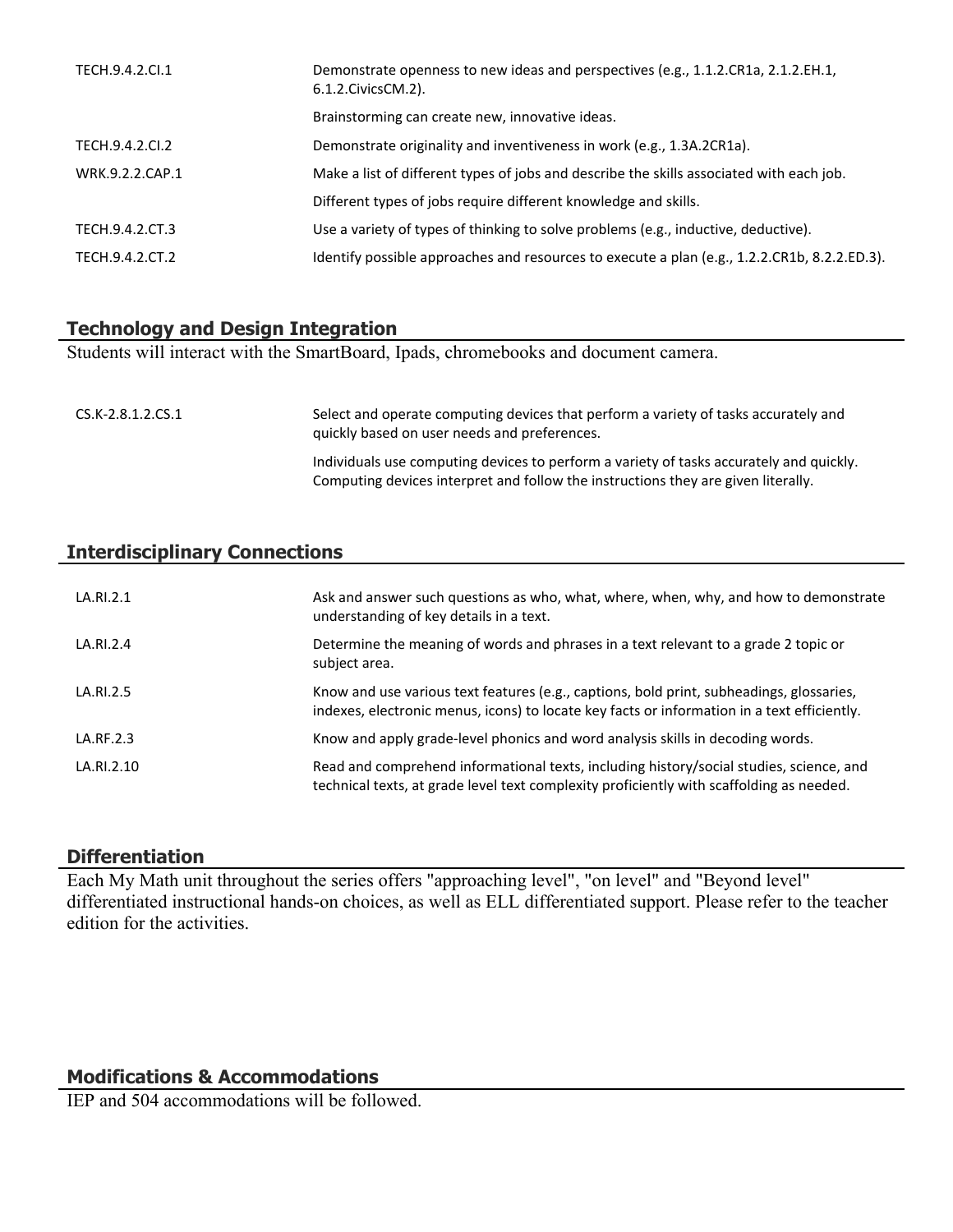## **Benchmark Assessments**

AIMSweb

## **Formative Assessments**

Teacher observation

Student conferences

Discussion

Activities

games

homework

whiteboard

## **Summative Assessments**

My Math chapter assessments

## **Instructional Materials**

See materials listed in above plans.

## **Standards**

| MA.2.NBT.A.1  | Understand that the three digits of a three-digit number represent amounts of hundreds,<br>tens, and ones; e.g., 706 equals 7 hundreds, 0 tens, and 6 ones. Understand the following<br>as special cases: |
|---------------|-----------------------------------------------------------------------------------------------------------------------------------------------------------------------------------------------------------|
| MA.2.NBT.A.1a | 100 can be thought of as a bundle of ten tens – called a "hundred."                                                                                                                                       |
| MA.2.NBT.A.1b | The numbers 100, 200, 300, 400, 500, 600, 700, 800, 900 refer to one, two, three, four,<br>five, six, seven, eight, or nine hundreds (and 0 tens and 0 ones).                                             |